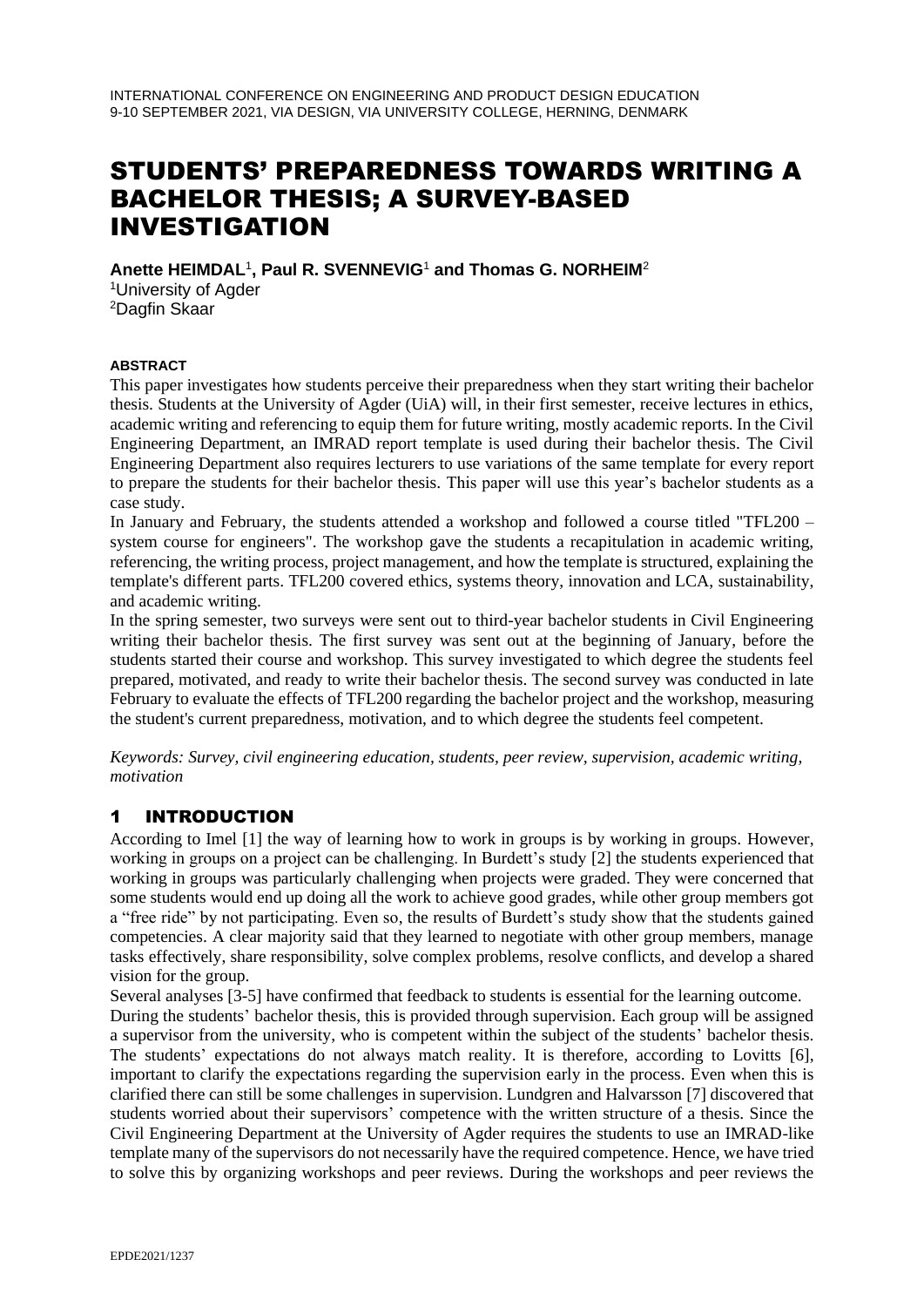supervisors who were present knew the template and formalities regarding writing a bachelor thesis. By having these workshops and peer reviews, the students have an extra arena where they get supervision. As stated by Mulder et al. [8] and Gielen et al. [9] there are several benefits in using peer review in higher education. One being that the students get better at evaluating their own work. In addition, the quality of the written work can increase.

National Guidelines for engineering studies [10] require students to have general competencies in environmental, social, health-related, and financial consequences around their work in Civil Engineering and put this into an ethical and life cycle perspective. They also require the students to know how to work in groups, to be able to write academically and to do credible research. When the students have studied for two and a half years, they start their final project: their bachelor thesis. This is where they can showcase their skills learned throughout their studies. So, how prepared are the students when their final semester starts?

## 2 CASE

To identify the students' preparedness towards writing a bachelor thesis, this year's third-year civil engineering bachelor students were used as a case study. These students originally started their bachelor's degree in 2018 and will finish in the spring of 2021. This class consists of 62 students. When students write their bachelor thesis at the University of Agder they must work in groups varying from 2-4 individuals. Parallel to writing their thesis, the students participate in the mandatory course titled "TFL200 – system course for engineers". The course covers ethics, systems theory, innovation and LCA, sustainability, and academic writing. The final semester thus consists of 30 credits; 10 awarded for TFL 200 and 20 for the bachelor thesis.

We were interested in the students' competencies concerning the report template, the subject of their thesis, academic writing, referencing, motivation, planning a project, supervision, and group dynamic, both before starting their final semester and after having the TFL200 course for almost two months. The study programme tries its best to prepare the students towards writing their bachelor thesis. Hence, the students must work in groups from the very beginning of their study. They will have a minimum of one group project every semester and will hopefully learn some group dynamics. That students learn to work in groups is also an important part of the National Guidelines for engineering studies [10]. In one subject the students also learn how to use a progress plan to plan a project, which is required to be used during their bachelor thesis. The students have also had several exams consisting of reports, where academic writing is a part of the grading. Supervision is the only topic investigated in this paper which the students have not experienced prior to writing their bachelor thesis.

In their final semester the students started the  $6<sup>th</sup>$  January. We arranged a workshop for the students on the 8<sup>th</sup> January where we gave the students a recapitulation in academic writing, referencing, the writing process, project management, and how the template is structured, explaining the template's different parts. In the Civil Engineering Department, the students must use an IMRAD report template for their bachelor thesis. This is the same template they have used previously in the study programme, which means that the students will most likely recognize the structure. Even though the TFL200 course covers academic writing in general, the students were given an extra lecture on the  $28<sup>th</sup>$  January which emphasized academic writing specifically for the bachelor thesis. In this lecture the students also learned about referencing and information evaluation. Part of the mandatory requirements for submitting the bachelor thesis are that students must deliver their research question and a progress plan before the  $5<sup>th</sup>$ February. Therefore, a voluntary peer review was held on the 3<sup>rd</sup> February. We have had great experience with peer reviews [11] previously, so we decided to arrange it equally. This means that the peer review consisted of a 10-minute presentation and 5 minutes of feedback from peers. All the groups had another group as opponent that had prepared a feedback in advance. The peer review was arranged digitally because of Covid-19.

### 3 METHOD

This paper is based on the feedback from the bachelor students through two surveys. The surveys were distributed on two different occasions in the final semester of their bachelor's degree. The scope of the surveys was to identify the students' preparedness towards writing their bachelor thesis. The questions did not differ much from the first survey to the second survey, mainly the tense of the verb. This was done to identify if there was any difference after almost two months of writing their bachelor thesis. In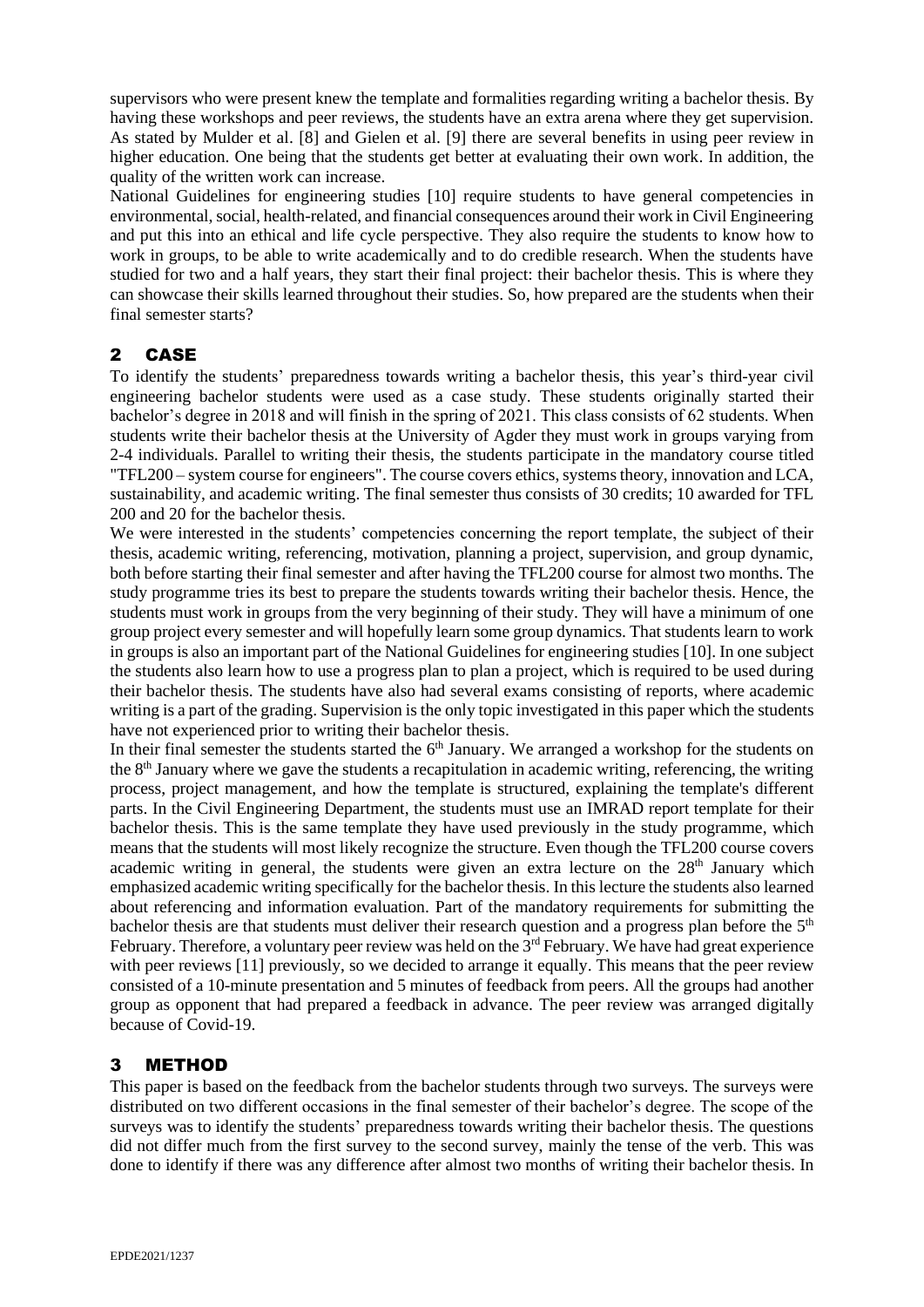addition, the students who participated in the peer review were asked to rate the peer review process before the session ended.

The first survey was distributed to the bachelor students at the start of their final semester; the  $6<sup>th</sup>$ January. This survey was available for the students to answer for two weeks. The second survey was distributed on the 22<sup>nd</sup> February and was only available for three days. The surveys were made using the survey tool SurveyXact and distributed through the learning platform Canvas. The first survey contained 15 questions and the second survey contained 14 questions. The questions were designed with a scale from 1 to 5. Depending on the question, 1 meant "not prepared", "very poorly", "not motivated" and 5 meant "very prepared", "very good" or "very motivated" for example. To measure the students' preparedness the following subjects have been focused on; the report template, the student's knowledge about the subject of their thesis, academic writing, referencing, motivation, planning a project, supervision, and group dynamic.

The results were analysed by calculating an average from the ratings in the surveys, and a standard deviation to show the variation in the results. This was not done on the questions that did not contain a 1 to 5 answer option.

The timeline between the two surveys is illustrated in Figure 1. The figure illustrates what the students received of arranged guidance between the surveys. Their supervision has also started in this period.



*Figure 1. Timeline between the two surveys*

#### 4 RESULTS AND DISCUSSION

An overview of the distribution date, number of questions and response rate to each survey is shown in Table 1 below. The first was sent out before the students had started doing their bachelor thesis, and the second when we believe the students knew what was expected of them in a bachelor thesis. This way we could ask almost the same questions but on a different time in their course of study. We could therefore see if what they thought in the beginning matches the reality.

|            | Date         | No. of questions | Response rate |
|------------|--------------|------------------|---------------|
| Survey 1   | $6$ -Jan-21  |                  | 64.5%         |
| Survey $2$ | $22$ -Feb-21 |                  | 48.4%         |

*Table 1. Information about the surveys*

The results from the surveys are shown in Table 2. The score is a calculated average from where the students could rate the answer from 1 to  $5 - 5$  being the highest and best score. The results indicate very little difference from the first survey to the second. The three points that stand out are 1, 9 and 10. Understanding the report template had improved from 4.05 to 4.30. So, although 85% of the respondents recognized using the report template previously in their study, they gained some more knowledge about the template after the workshop and working with it. Point 9 and 10 regard supervision, which is new to the students. They have little or no knowledge about supervision from their study before starting their final semester. Perhaps surprisingly, the students report that they receive more assistance from their supervisor than what they thought in the start. The students have experienced peer review at least on one occasion in their study. However, we can see that the expected assistance and benefit from supervision and peer review was lower than what they received. Since the peer review was voluntary, only 17 of the 62 students participated in the process. The participants were asked to rate the benefits from the review. 12 of these students answered and rated the peer review process to an average of 4.0. It is therefore strange that the overall rating of the peer review turned out to be 3.07 when there was a possibility to answer, "was not present". Nevertheless, it indicates that the workshop and peer review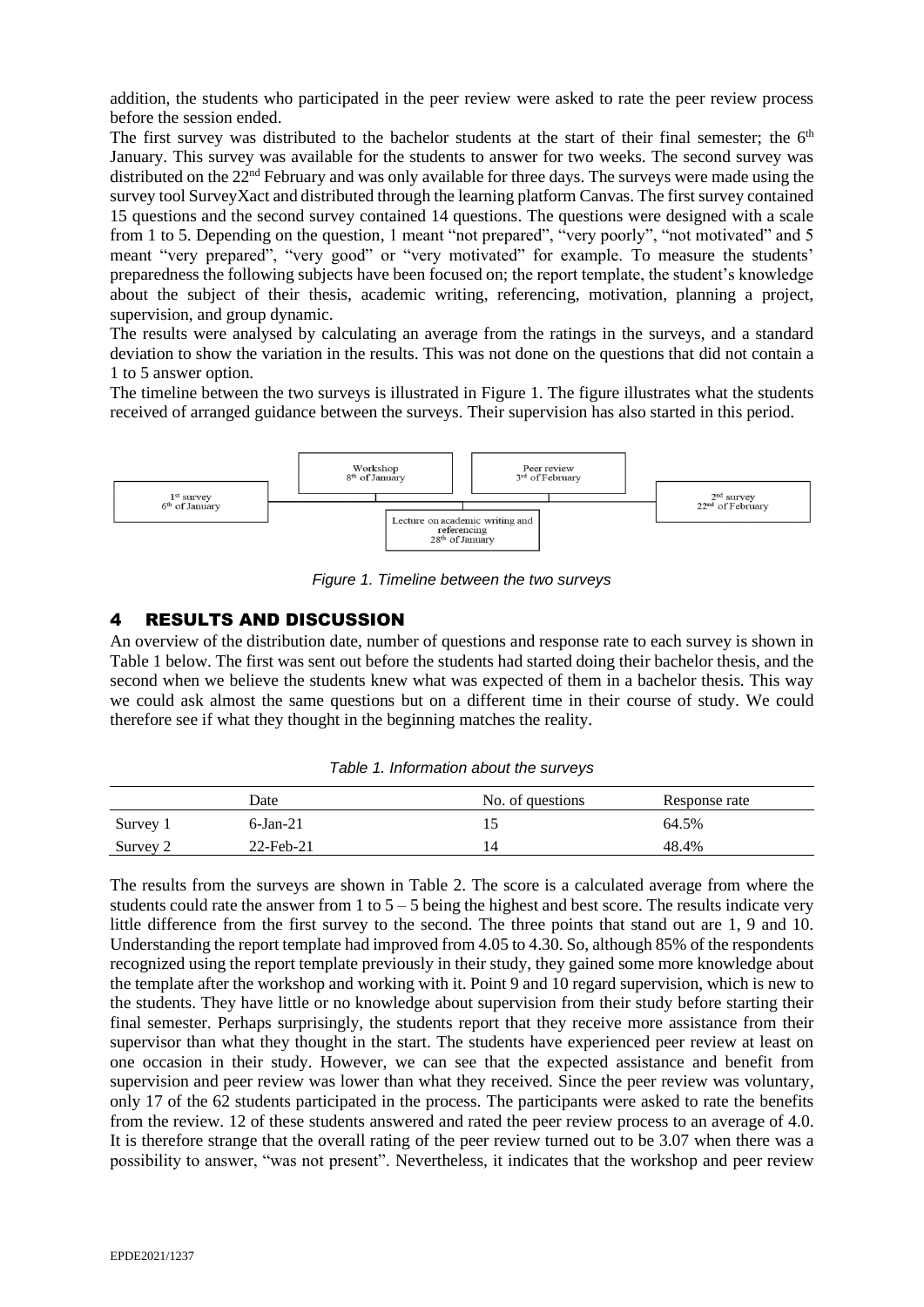are beneficial for the students. This matches the findings from last year [11], where the students scored the peer review process high but also had high expectations to the process.

|    |                                                       | <b>Survey 1</b> |           | <b>Survey 2</b> |           |
|----|-------------------------------------------------------|-----------------|-----------|-----------------|-----------|
|    |                                                       | Average         | Standard  | Average         | Standard  |
|    |                                                       | score           | deviation | score           | deviation |
|    | <b>Report template</b>                                |                 |           |                 |           |
| 1  | Understanding the report template                     | 4.05            | 0.72      | 4.30            | 0.79      |
|    | <b>Student's knowledge</b>                            |                 |           |                 |           |
| 2  | Student's knowledge about the subject of their thesis | 4.03            | 0.72      | 3.80            | 1.06      |
| 3  | Obtain new knowledge                                  | 3.89            | 0.75      | 3.87            | 0.68      |
|    | <b>Academic writing</b>                               |                 |           |                 |           |
| 4  | Master writing academically                           | 3.68            | 1.02      | 3.83            | 0.99      |
|    | Referencing                                           |                 |           |                 |           |
| 5  | Master referencing and information evaluation         | 3.76            | 1.08      | 3.73            | 1.01      |
|    | <b>Motivation</b>                                     |                 |           |                 |           |
| 6  | Motivated to write a bachelor thesis                  | 4.39            | 0.95      | 4.37            | 0.96      |
|    | Planning a project                                    |                 |           |                 |           |
| 7  | Ability to plan projects                              | 3.81            | 0.89      | 3.75            | 1.00      |
| 8  | Punctuality                                           | 4.61            | 0.68      | 4.60            | 0.77      |
|    | <b>Supervision</b>                                    |                 |           |                 |           |
| 9  | Assistance from supervisor                            | 3.66            | 0.75      | 4.07            | 0.83      |
| 10 | Benefit from peer review                              | 2.89            | 1.55      | 3.07            | 1.71      |
|    | Group dynamic                                         |                 |           |                 |           |
| 11 | Ability to cooperate                                  | 4.57            | 0.69      | 4.30            | 0.99      |
| 12 | Use of previous experience                            | 4.32            | 0.74      | 4.14            | 0.92      |

*Table 2. Results from the surveys*

The question regarding if the students master to write academically increased slightly. This could mean that the lecture on academic writing had a small effect or that the students already had the required skills and knowledge. 3.68 and 3.83 still mean that it is possible to improve. The same applies to referencing with an average score of 3.76 and 3.73. According to Almlie [12], who is the actual lecturer in academic writing both in TFL200 and the lecture on the 28<sup>th</sup> of January, there needs to be a higher focus on writing in engineering studies. Almlie concludes that learning to write academically is a process, not something you learn after a few lectures or workshops. Hence, the grading on all reports during the students' study programme take this into account. In Almlie's study, 74% of the students wrote that they frequently or always use the feedback to improve future performance. However, the results in this investigation show that there is still more we can do to improve the students' skills in academic writing.

The requirements when writing a bachelor thesis is that the students work in groups and deliver a progress plan in the beginning of February. The ratings from the first survey and the second survey on "Ability to plan projects" and "Punctuality" does not differ. This also applies to the questions regarding group dynamic. Some students have previous experience on planning a project with the same planning programme (Microsoft Project) that is used during their bachelor thesis, but all the students have experience on working in groups in projects. The average score on ability to cooperate is 4.57 with a very low standard deviation on the first survey, indicating that this is something the student's master. Since the average score on the second survey is 4.30 it indicates that the requirements about teamwork skills in the National Guidelines for engineering studies [10] is met. The reason can be explained with the findings of Imel [1] – simply working in groups makes the students better at working in groups. The result indicate that this is something the students also recognize since the score on the use of previous experience from working in groups had an average of 4.32 in the first survey, and 4.14 in the second survey. Even though the students participating in Burdett's study [2] were concerned about team members not participating, this does not seem to be the case here because of the high scores on group dynamic and punctuality.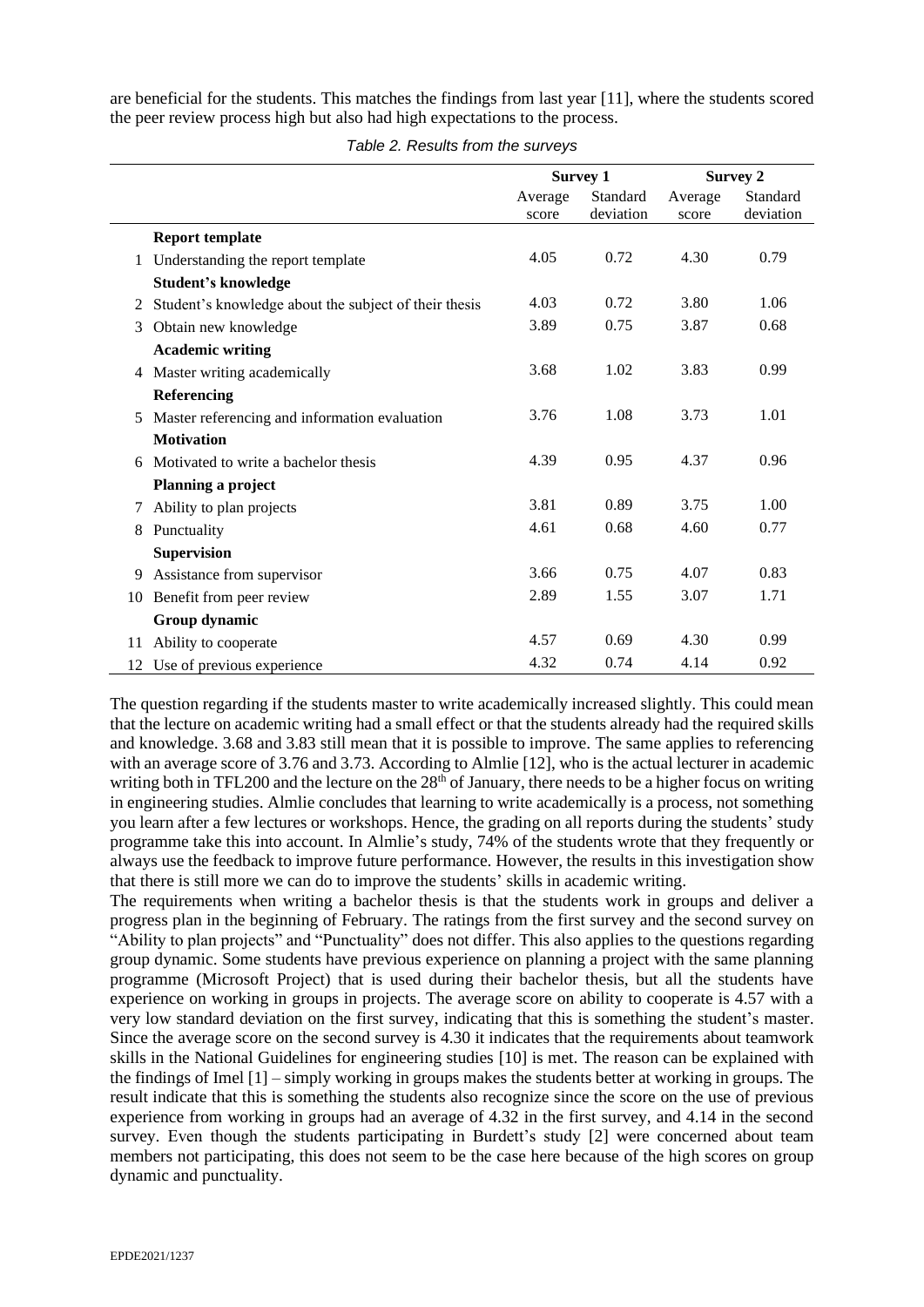The motivation scores high on both surveys with an average on 4.39 on the first survey and 4.37 on the second survey – both with a low standard deviation. Hattie and Jaeger [4] concludes that the teachers have a significant role in the students' learning outcome. During the students' bachelor thesis, they must use their knowledge and experiences from previously in their study and must obtain new knowledge mainly alone. They do however have supervision. According to the survey, 73.3% of the students have supervision once a week, whereas the rest have supervision biweekly. This means that the students get constant feedback during their bachelor project. Based on Almlie's study [12] 64% said that the feedback frequently or always motivates in their study, and 22% said that the feedback occasionally motivates. This can be a reason for the high score on the students' motivation. The students also answered what grade they were working towards and 90% said an A or a B in the first survey, and 87% still hoped for the same in the second survey. This can also be an indication of high motivation.

### 5 CONCLUSIONS

This paper investigated the students' preparedness towards writing a bachelor thesis. Because of a small selection it is hard to generalize, but it can be used as an indicator.

- The students were prepared when writing their bachelor thesis based on the results from the survey. When asked before they started their project the students had high expectations to their abilities regarding academic writing, referencing, ability to work in groups, knowledge about the subject in question and the report template. Approximately two months later the students still rated their abilities high, indicating that the expectations and reality align. This is accomplished by having a clear and distinct focus on this throughout the study programme.
- The students had a high score on motivation. They have frequent meetings with their supervisors during their project period which also results in continuous feedback. Feedback have been proved to help the students on their learning outcome and to motivate the students in their work. The high scores on motivation both before and after supervision indicates that the students' expectations were met.
- Having a workshop, lecture, and peer review in the beginning of the students' bachelor project does not seem to have the hoped-for effect. The results from the second survey did not show a significant difference from the first survey, indicating little or no difference in knowledge on the topics covered. The students did however rate the peer review session useful. However, there has not been done any investigation on the consequences of not offering this to the students, meaning that the peer review, lecture and workshop might have a preventive, and thus positive, effect.

#### **REFERENCES**

- [1] Imel S. "Collaborative Learning in Adult Education. ERIC Digest No. 113," 1991.
- [2] Burdett J. "Making groups work: University students' perceptions," *International Education Journal,* vol. 4, no. 3, pp. 177-191, 2003.
- [3] Hattie J., Biggs J. and Purdie N. "Effects of learning skills interventions on student learning: A meta-analysis," *Review of educational research,* vol. 66, no. 2, pp. 99-136, 1996.
- [4] Hattie J. and Jaeger R. "Assessment and classroom learning: A deductive approach," *Assessment in Education: principles, policy & practice,* vol. 5, no. 1, pp. 111-122, 1998.
- [5] Black P. and Wiliam D. "Assessment and classroom learning. Assessment in Education, 5 (1), 7- 74," *Google Scholar Google Scholar Cross Ref Cross Ref,* 1998.
- [6] Lovitts B. E. *Making the implicit explicit: Creating performance expectations for the dissertation*. Stylus Publishing, LLC., 2007.
- [7] Lundgren S. M. and Halvarsson M. "Students' expectations, concerns and comprehensions when writing theses as part of their nursing education," *Nurse Education Today,* vol. 29, no. 5, pp. 527- 532, 2009.
- [8] Mulder R. A., Pearce J. M. and Baik C. "Peer review in higher education: Student perceptions before and after participation," *Active Learning in Higher Education,* vol. 15, no. 2, pp. 157-171, 2014, doi: 10.1177/1469787414527391.
- [9] Gielen S., Tops L., Dochy F., Onghena P. and Smeets S. "A comparative study of peer and teacher feedback and of various peer feedback forms in a secondary school writing curriculum," *British Educational Research Journal,* vol. 36, no. 1, pp. 143-162, 2010, doi: 10.1080/01411920902894070.
- [10] *Forskrift om rammeplan for ingeniørutdanning*, 2018.